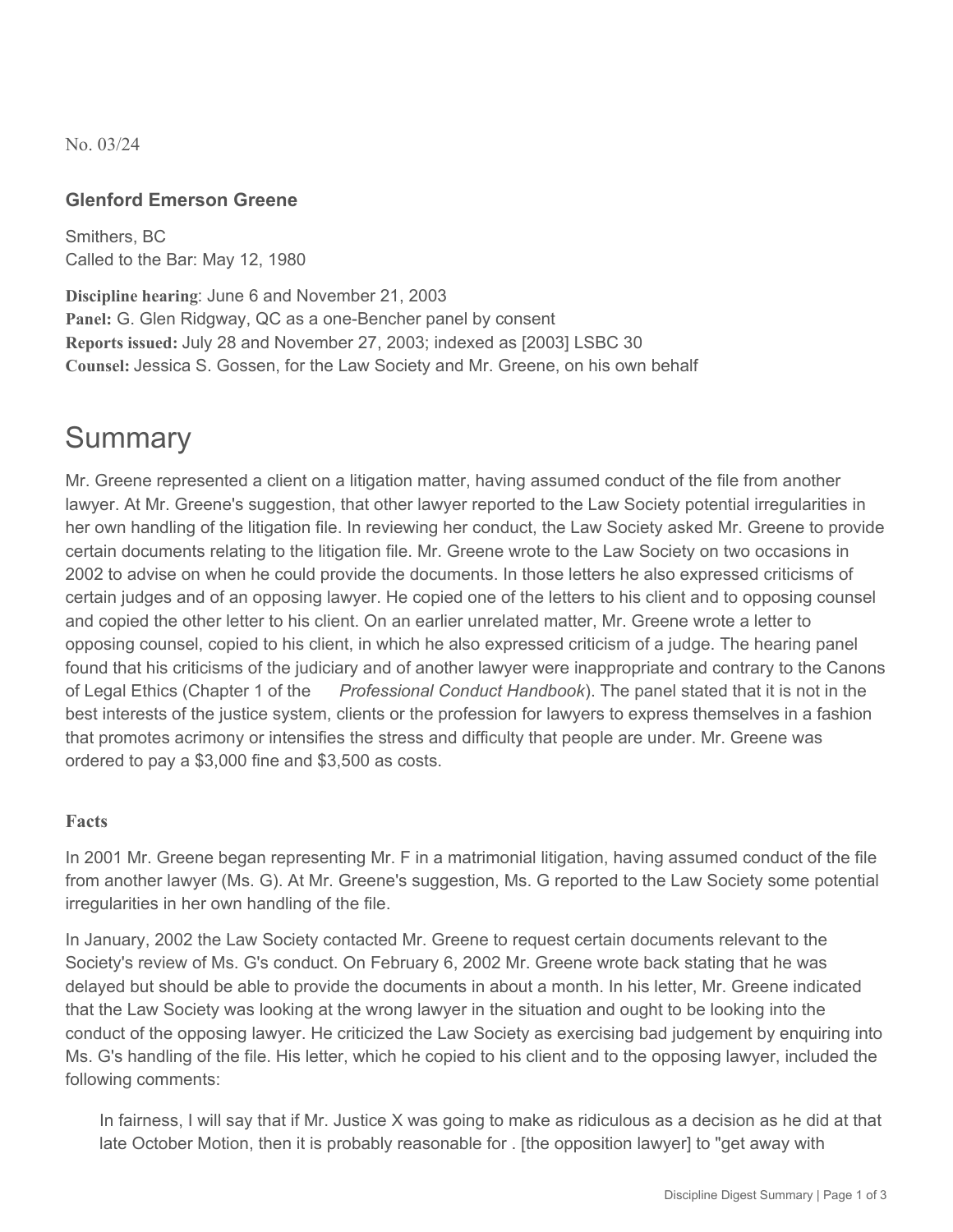whatever she could." However, I recognize you can't control Judge X. If anybody should be "disbarred," he should. The only person who conducted himself worse on this matter was Mr. Justice Y who had all of the evidence before him and simply ignored it.

Mr. F and Ms. G did all they could to settle this matter in a fair and open fashion. Both of them have been abused by a liar, Ms. F, a law firm who was willing to "push the envelope" on propriety . and two of the dumbest Judges this side of an asylum. Fortunately, we have been able to obtain an early trial date - June, 2002. I don't think you should do anything on this file until that time when I can send you a transcript.

*(Ellipses and initials added)*

On March 7, 2002 Mr. Greene wrote another letter to the Law Society and copied the letter to his client. That letter criticized the opposing law firm in the F litigation and "two judges who simply refused to read the file in front of them and appeared to have guessed at the decisions that they should come to." He criticized a judge's decision in the matter as so appalling in the treatment of the evidence and argument and in his conduct of the hearing that Mr. Greene gave his client a letter discussing the merits of a complaint to the Judicial Council. He further stated that the judges in the matter did not read the files and that he was not expected to "kow-tow to someone who refuses to give the parties the courtesy of reading the evidence."

On November 13, 2002 Mr. Greene attended a conduct review with respect to the content of his letters of February 6 and March 7, 2002, as well as a letter he had written on May 5, 1998 in an unrelated matter. In the 1998 letter, sent to opposing counsel and copied to Mr. Greene's client, Mr. Greene stated that:

With reference to Judge Z's decision, I can tell you that neither my client nor I are paying much attention to it. Judge Z's decision was one of the most one-sided, unfair, biased decisions I have ever been confronted with. On the one hand, he prohibited me from leading any evidence with reference to the property issue, and then castigated me for not having led that property evidence, relating to the validity of Mr. W's claim, in his charge to the jury. If that is not hypocritical, I don't know what is. You will recollect that I objected to that in the charge, (although I confess that I phrased it a little more charmingly). In the event there had been a conviction, it was the number one ground of appeal. However, to the sound of trumpets in the background, the jury saw through the judge's evil conniving ways and a glorious victory was achieved anyway.

Following the conduct review of Mr. Greene, the Discipline Committee authorized a citation.

## Verdict

The hearing panel found that Mr. Greene's inappropriate criticism of the judiciary in his letters of May 5, 1998, February 6, 2002 and March 7, 2002 were contrary to section 2(1) of the Canons of Legal Ethics (Chapter 1 of the *Professional Conduct Handbook*) and that his inappropriate criticism of another lawyer was contrary to section 4(1) of the Canons. His conduct constituted professional misconduct.

The panel rejected Mr. Greene's explanation that the letters in question were casual, private communications between colleagues. In fact, the letters of February 6 and March 7, 2002 were sent to the Law Society; the first was also copied to Mr. Greene's client and to the opposing lawyer and the second was copied to Mr. Greene's client. Such distribution rendered them anything but private.

Mr. Greene's tirade about two members of the judiciary was neither an appropriate nor a rational response to the Law Society's request for documents. The panel found his statements in the February 6 letter simply